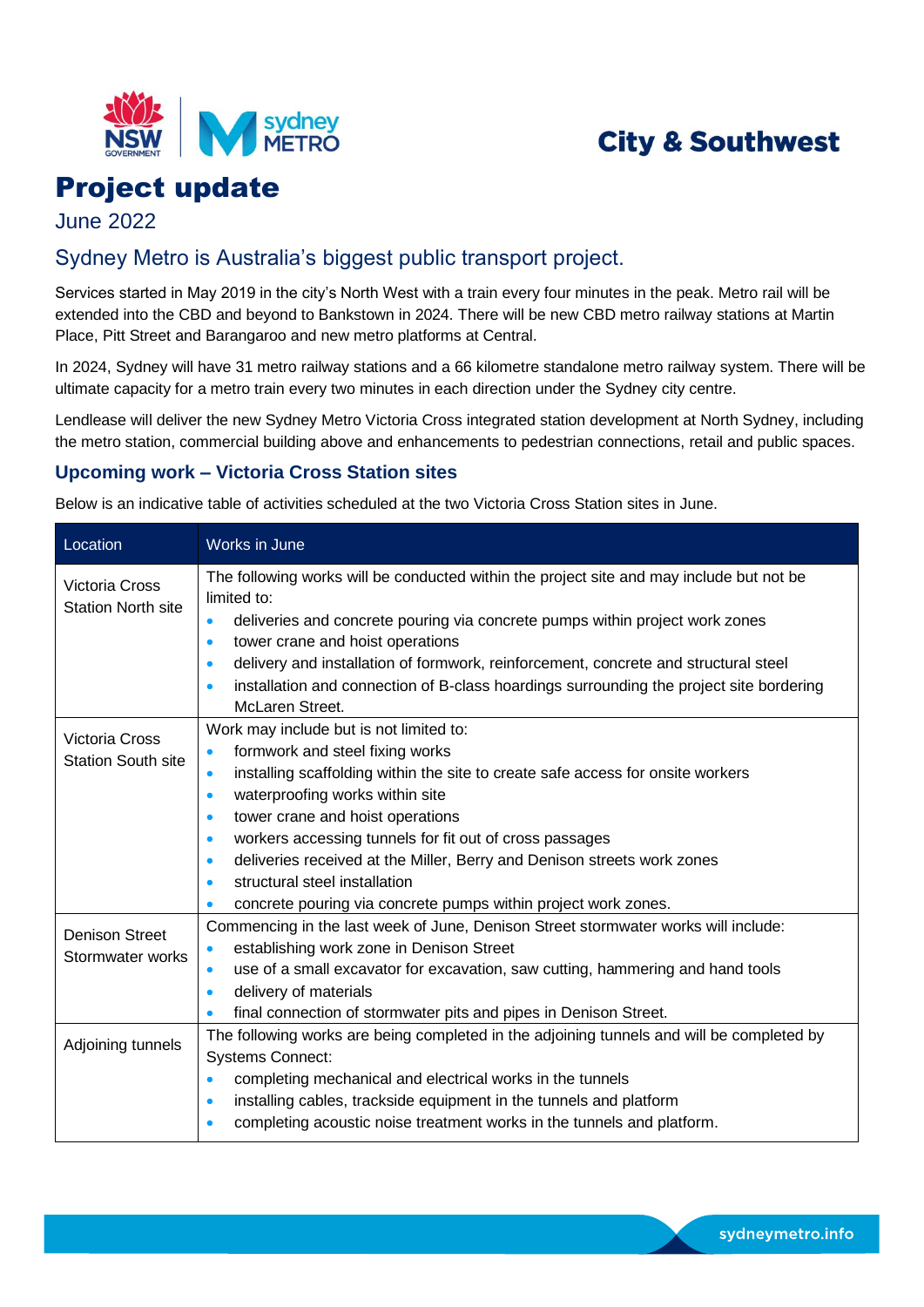#### **What to expect**

- Equipment used will include concrete pumps, elevated working platforms, mobile cranes, tower cranes, trucks, handheld drills and light vehicles.
- Traffic and pedestrian changes to Denison, Miller and surrounding streets. Access to buildings and driveways will be maintained at all times.
- Traffic control and directional signage will be in place for the safety of workers, pedestrians and the community.
- Some of these activities will be noisy. The project team will limit these impacts where possible. Non-tonal reversing beepers will be used. Workers will be instructed to keep noise to a minimum.

### **Upcoming out-of-hours work – Victoria Cross Station**

Below is an indicative schedule of out-of-hours work for June.

| Dates and times         | Location(s)    | <b>Work</b>                                                                              |
|-------------------------|----------------|------------------------------------------------------------------------------------------|
| Monday to Friday        | South site     | Delivery of over-size loads, including:                                                  |
| mornings, 1 June to 30  |                | removal of formwork material from site<br>$\bullet$                                      |
| June, up to three       |                | delivery of structural steel to site<br>$\bullet$                                        |
| mornings a week, 4am    |                | partial lane closure and footpath/pedestrian closures on Miller Street.<br>$\bullet$     |
| to 7am                  |                |                                                                                          |
| Monday to Friday        | South site     | Waterproofing and structure works:                                                       |
| nights, 1 June to 30    |                | installation of waterproofing membrane using elevated working platforms<br>$\bullet$     |
| June, up to five nights |                | formwork installation works<br>$\bullet$                                                 |
| a week, 6pm to 5am      |                | steel fixing<br>$\bullet$                                                                |
| Saturday afternoons     |                | tower cranes, lighting towers, hoist operation and hand-held tools<br>$\bullet$          |
| until 6pm, Sunday 7am   |                | deliveries received at Miller and Berry streets work zones<br>$\bullet$                  |
| to 6pm                  |                | concrete delivery and pumping from Miller and Berry streets work zones<br>$\bullet$      |
|                         |                | concrete placing and finishing.<br>$\bullet$                                             |
| Monday to Friday        | <b>Miller</b>  | Stormwater upgrade works:                                                                |
| nights                  | Street,        | use of a small excavator for excavation, saw cutting, hammering and<br>$\bullet$         |
| 1 June to 30 June, up   | South site     | hand tools                                                                               |
| to five nights a week,  |                | delivery of materials<br>$\bullet$                                                       |
| 6pm to 5am              |                | installation of stormwater pits and pipes.<br>$\bullet$                                  |
| Monday to Sunday        | <b>Station</b> | Station cavern internal fit out and installation of services works:                      |
| nights, 1 June to 30    | cavern         | operation of elevated working platforms and hand-held tools.<br>$\bullet$                |
| June, 6pm to 7am        |                |                                                                                          |
| Monday to Friday        | North site     | Work involves:                                                                           |
| nights, 1 June to 30    |                | concrete delivery and pumping from the north yard, and placement within the<br>$\bullet$ |
| June, 6pm to 10pm       |                | north shaft                                                                              |
| Saturday afternoons     |                | delivery of materials<br>$\bullet$                                                       |
| until 6pm, Sunday 7am   |                | formwork preparation and steel fixing within the north shaft<br>$\bullet$                |
| to 6pm                  |                | services installation within the north shaft<br>$\bullet$                                |
|                         |                | waterproofing and scaffold alterations within the north shaft.<br>$\bullet$              |
| Monday 6 June to        | McLaren        | Implementing pedestrian diversion for b-class hoarding installation, including:          |
| Tuesday 7 June, 6pm     | <b>Street</b>  | traffic diversion on McLaren and Miller streets<br>$\bullet$                             |
| to 5am                  |                | McLaren and Miller streets pedestrian closures and diversions<br>$\bullet$               |
|                         |                | delivery of concrete barriers and small vehicles.<br>$\bullet$                           |

**(4) 1800 171 386** Community information line open 24 hours

**victoriacrossmetro@transport.nsw.gov.au**

- $\textcircled{\scriptsize{1}}$ Sydney Metro City & Southwest, PO Box K659, Haymarket NSW 1240
- If you need an interpreter, contact TIS National on **131 450** and ask them to call **1800 171 386**